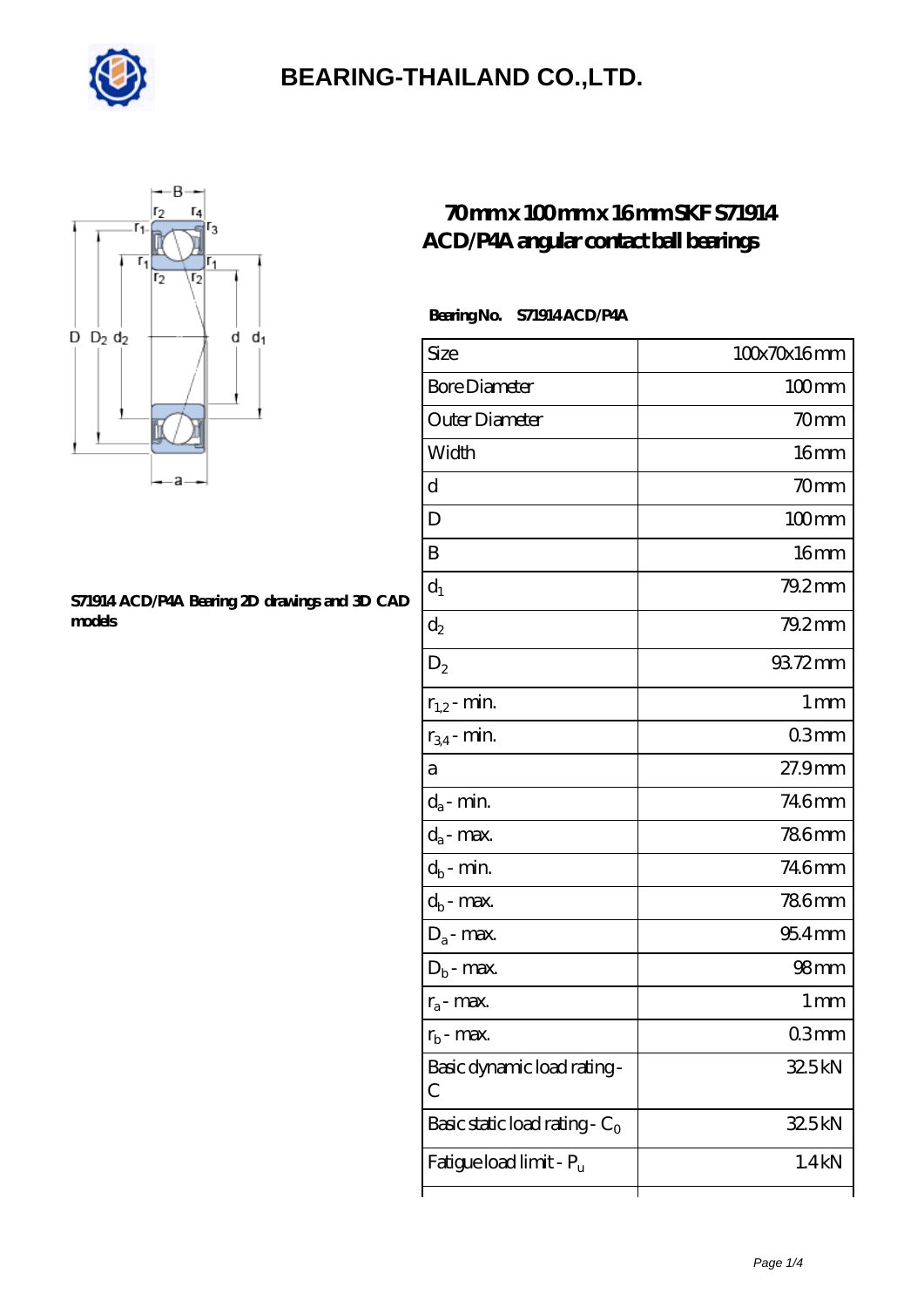

| Limiting speed for grease<br>lubrication | 11000r/min  |
|------------------------------------------|-------------|
| Ball - $D_w$                             | 9.525 mm    |
| $Ball - z$                               | 24          |
| Calculation factor - e                   | 068         |
| Calculation factor - $Y_2$               | 0.87        |
| Calculation factor - $Y_0$               | 038         |
| Calculation factor - $X_2$               | 0.41        |
| Calculation factor - $Y_1$               | 092         |
| Calculation factor - $Y_2$               | 1.41        |
| Calculation factor - $Y_0$               | 0.76        |
| Calculation factor - $X_2$               | 067         |
| Preload class $A - G_A$                  | 200N        |
| Preload class $B - G_B$                  | 400N        |
| Preload class $C$ - $G_C$                | 800N        |
| Preload class $D - G_D$                  | 1600N       |
| Calculation factor - f                   | 1.19        |
| Calculation factor - $f_1$               | 0.98        |
| Calculation factor - f <sub>2A</sub>     | 1           |
| Calculation factor - $f_{2B}$            | 1.04        |
| Calculation factor - $f_{\chi}$          | 1.08        |
| Calculation factor - $f_{ZD}$            | 1.14        |
| Calculation factor - $f_{HC}$            | 1           |
| Preload class A                          | 180N/micron |
| Preload class B                          | 235N/micron |
| Preload class C                          | 314N/micron |
| Preload class D                          | 428N/micron |
| $d_1$                                    | $79.2$ mm   |
| $\mathrm{d}_2$                           | 79.2mm      |
| $D_2$                                    | 93.72mm     |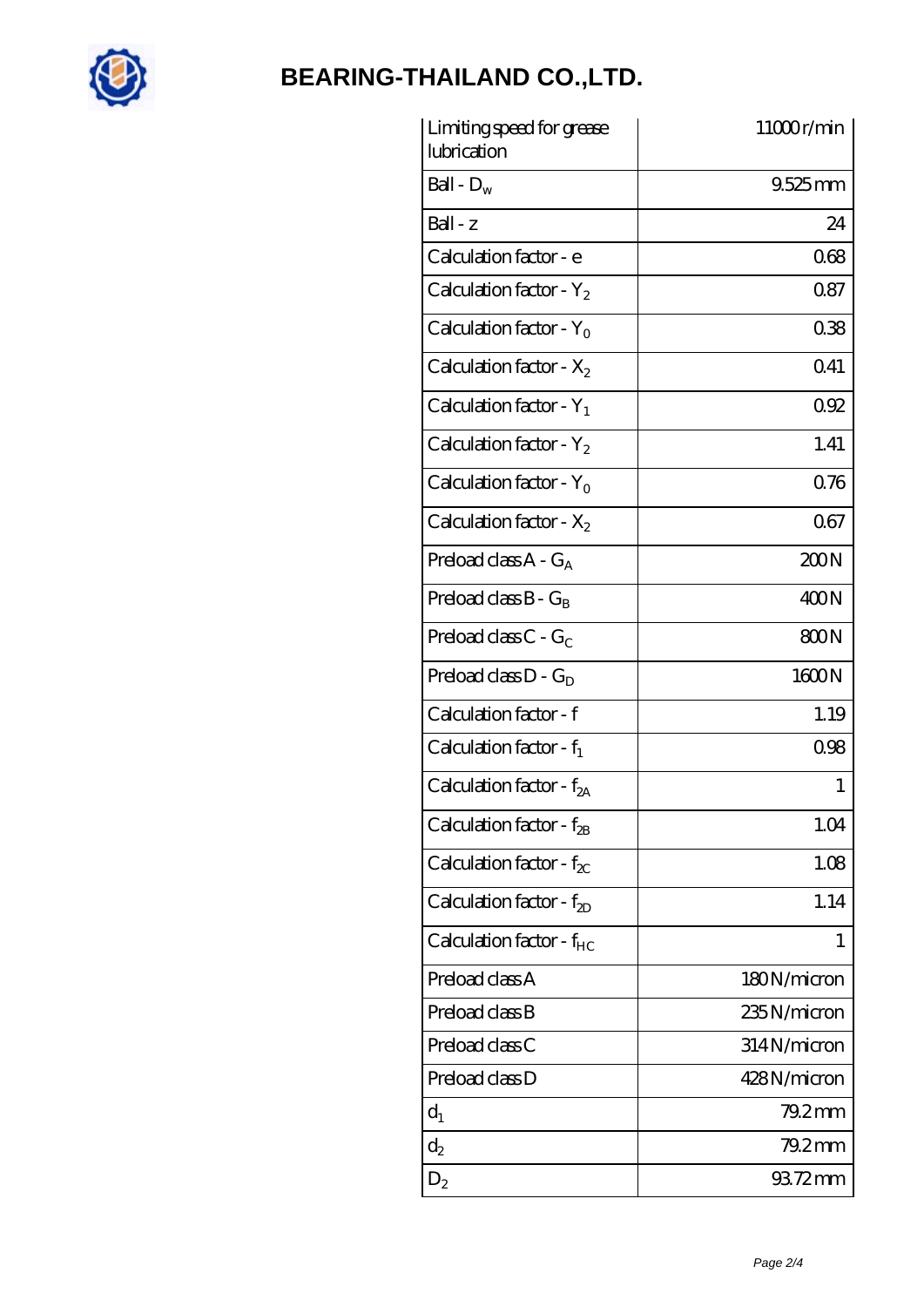

| $r_{1,2}$ min.                             | 1 <sub>mm</sub>  |
|--------------------------------------------|------------------|
| $r_{34}$ min.                              | 03mm             |
| $d_a$ min.                                 | 746mm            |
| $d_a$ max.                                 | <b>786mm</b>     |
| $d_b$ min.                                 | 746mm            |
| $d_h$ max.                                 | <b>786mm</b>     |
| $D_a$ max.                                 | $954$ mm         |
| $D_{b}$ max.                               | 98 <sub>mm</sub> |
| $r_a$ max.                                 | 1 <sub>mm</sub>  |
| $rb$ max.                                  | 03mm             |
| Basic dynamic load rating C                | 32.5kN           |
| Basic static load rating $C_0$             | 32.5kN           |
| Fatigue load limit $P_u$                   | 1.37kN           |
| Attainable speed for grease<br>lubrication | 11000r/min       |
| Ball diameter $D_w$                        | 9.525mm          |
| Number of balls z                          | 24               |
| Preload class $AG_A$                       | 200N             |
| Static axial stiffness, preload<br>classA  | 180N/μ m         |
| Preload class $BG_B$                       | 400N             |
| Static axial stiffness, preload<br>classB  | 235N/µ m         |
| Preload class C $G_C$                      | 800N             |
| Static axial stiffness, preload<br>classC  | $314N/\mu$ m     |
| Preload class $D G_D$                      | 1600N            |
| Static axial stiffness, preload<br>classD  | $428N/\mu$ m     |
| Calculation factor f                       | 1.19             |
| Calculation factor $f_1$                   | 0.98             |
| Calculation factor $f_{2A}$                | 1                |
| Calculation factor $f_{\rm 2B}$            | 1.04             |
| Calculation factor $f_{\chi}$              | 1.08             |